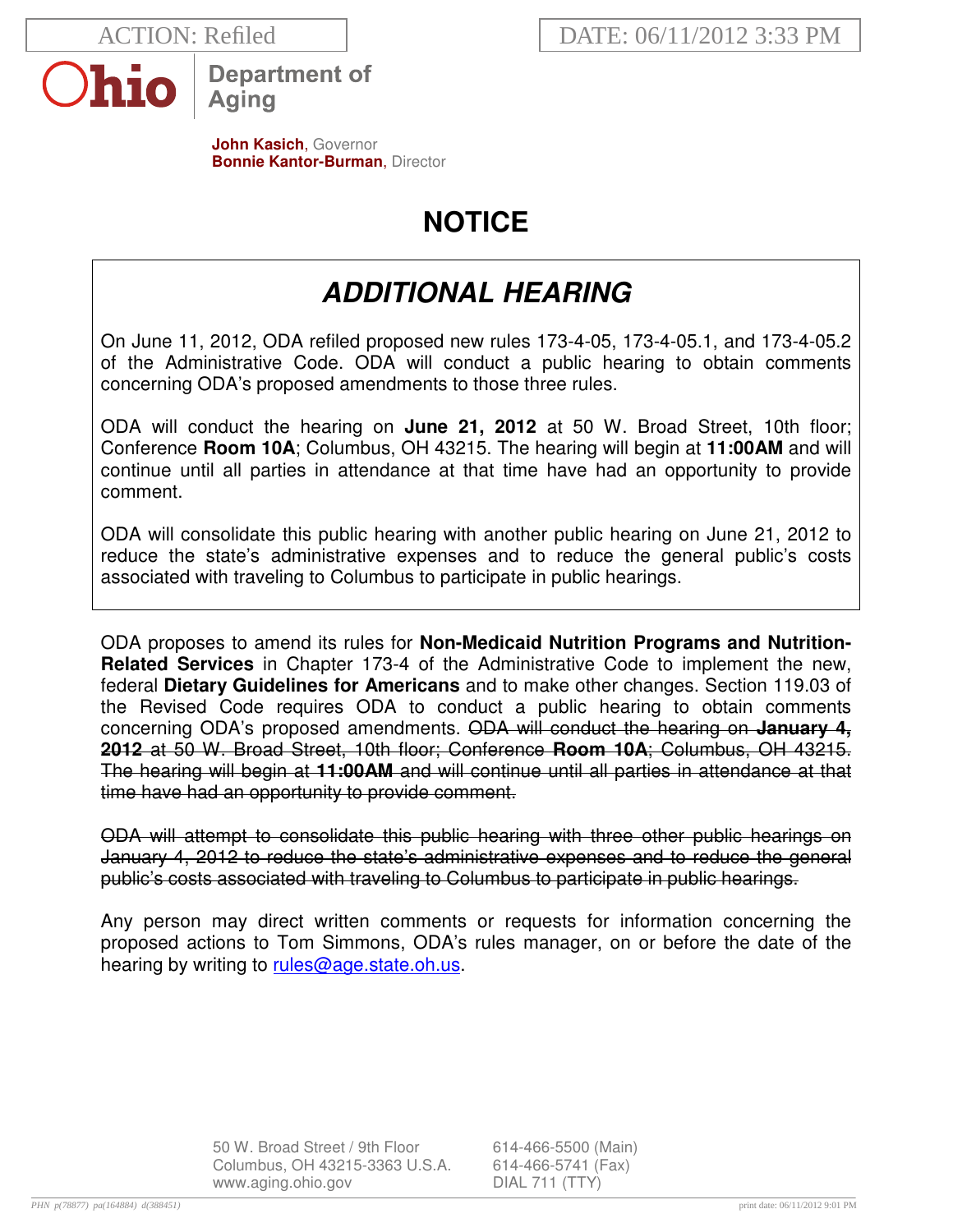#### **173-4-05 Nutrition education service.**

Below are the details about the refiling that ODA listed for item #11 on the rule summary and fiscal analysis (RSFA) for proposed new rule 173-4-05 of the Administrative Code:

On June 11, 2012, ODA refiled the rule to:

- 1. Create noun-verb agreement in paragraph (A) and to rid paragraph of redundant language. In doing so, "'Meal service' means a service through which a congregate nutrition program, a home-delivered nutrition program, or a restaurant and grocery meal service provides a safe and nutritious meal to consumers to help sustain health through a congregate nutrition program, home-delivered nutrition program, or restaurant and grocery meal service" became "'Meal service' means a service through which a congregate nutrition program, a home-delivered nutrition program, or a restaurant and grocery meal service provides safe and nutritious meals to consumers to help sustain health."
- 2. Replace paragraph (B) of the rule. The paragraph formerly said, "Minimum requirements for a meal service in addition to the mandatory clauses under rule 173-3-06 of the Administrative Code:" The paragraph now says, "In addition to complying with the mandatory clauses for provider agreements described in rule 173-3-06 of the Administrative Code, a meal service provider shall comply with the following requirements:"
- 3. Move the summary of the Dietary Guidelines for Americans that were listed under paragraph  $(B)(1)(a)$  of the rule to an appendix to the rule.
- 4. Insert "a minimum" before "one-third" in paragraph (B)(1)(b) of the rule. This brings the paragraph into compliance with the wording in section 339 of the Older Americans Act.
- 5. Replace "(DRIs), which are a comprehensive set..." in paragraph (B)(1)(b) of the rule with "(DRIs). DRI's are a comprehensive set...." ODA made this change for the sake of clarity.
- 6. Replace "determine nutritional adequacy" at the end of paragraph (B)(1)(c) of the rule with "determine the nutritional adequacy of the meals for which it seeks reimbursement from the AAA."
- 7. Switch paragraph (B)(2) of the rule with paragraph (B)(3) of the rule so that the topic of ingredients appears before menu planning.
- 8. Replace paragraph (B)(3) [now (B)(2)]. Previously, paragraph (B)(3) said, "Ingredient information: The provider shall offer information on the ingredient content of meals served through a system that is approved by the AAA." Now paragraph (B)(2) says, "Ingredient information: The provider shall offer information on the ingredient content of meals that it serves. The provider shall obtain the AAA's approval of their method for offering the ingredient information before the provider implements the method."
- 9. Replace paragraph (B)(2)(b) [now (B)(3)(b)] of the rule. The former paragraph said, "The provider shall assure that consumers have opportunities for input about the food items it offers as part of selfdirected care." The paragraph now says, "To promote self-directed care, the provider shall assure that consumers have opportunities for feedback on menus that have been served and input on upcoming menus." ODA made this change for the sake of clarity. Firstly, ODA wanted to clarify that seeking feedback and input was not just for food offered as part of self-directed care. Instead, ODA wants providers to solicit feedback and input to promote self-directed care for all consumers that they serve. Secondly, ODA wanted to clarify that the feedback and input was for the purpose of menu planning to differentiate it from the consumer's choices about meals under paragraph (B)(4) of the rule.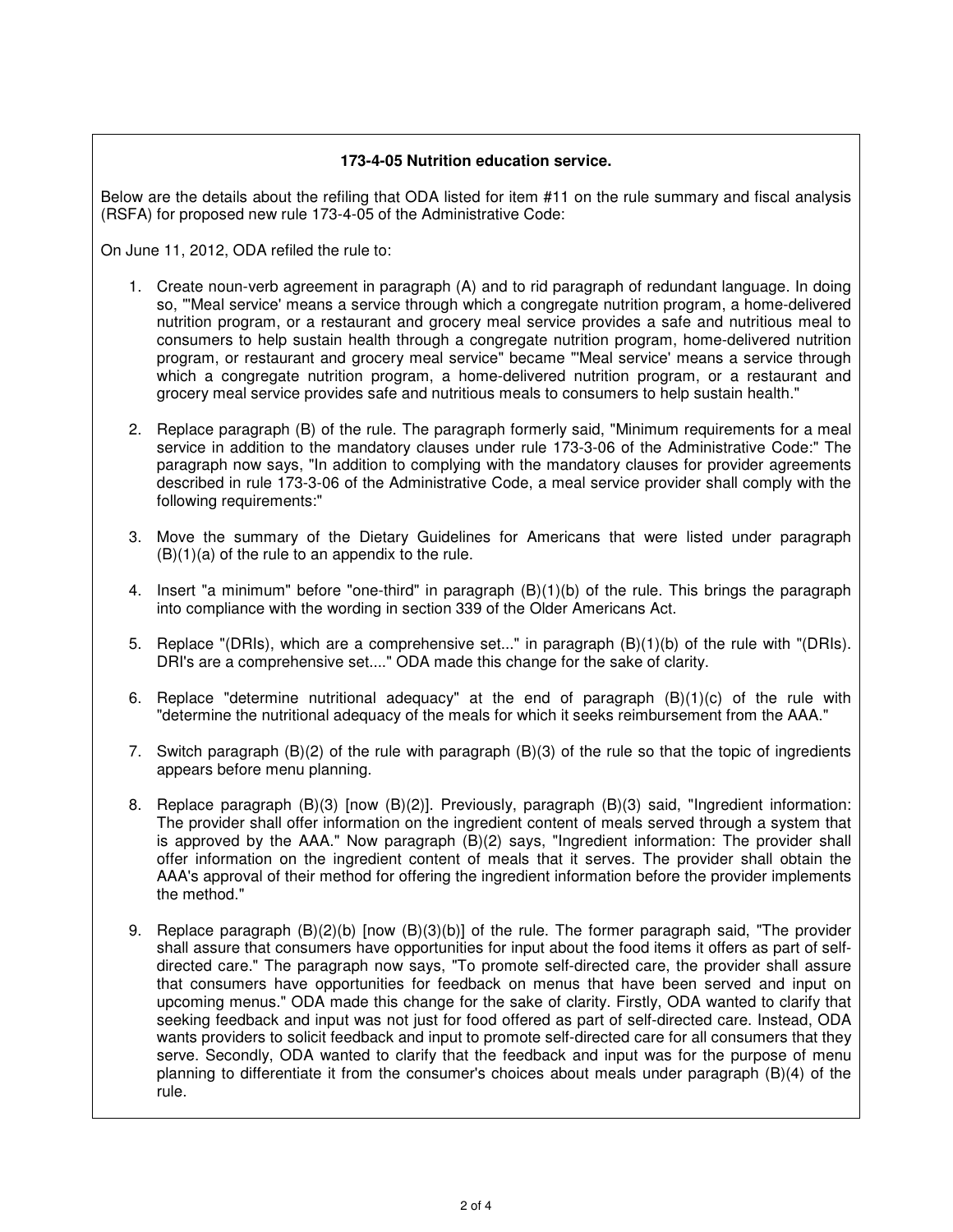- 10. Replace paragraph (B)(4)(a) of the rule. The former paragraph said, "At a minimum, allow each consumer to choose from two of the following:" The new paragraph says, "Allow consumers to choose between two or more food items within at least two of the following categories:" ODA made this change for the sake of clarity. The former paragraph did not clearly indicate what the choice was: between two food categories or choices within two food categories.
- 11. Insert "at the congregate meal site" after "two meals per day" in paragraph  $(B)(4)(d)(v)$  of the rule.
- 12. Delete paragraph (B)(4)(e) of the rule. The former paragraph said, "Allow consumers of congregate meal sites to make an informed choice regarding the menu, food alternates, and portion sizes, based on the availability of food items. The provider of congregate meals who chooses this option shall retain records to show that it informs consumers of the benefits and risks of dietary choices, so long as the AAA approves of the method for recording this information." ODA removed this item because much of it was redundant of other consumer choice options. Regarding portion sizes, the Older Americans Act requires meals to be nutritious, but does not require the consumer to consume the entirety of the nutritious meal. Additionally, ODA does not expect a deliverer of a meal or a server in a congregate meal site to provide health advice to a consumer who may refuse to eat the entirety of each portion of a meal.
- 13. Replace "The AAA shall not allow dietary supplements" in paragraph (D)(8) of the rule with "The AAA shall not allow a provider to serve multi-vitamin or mineral supplements."
- 14. Delete the second sentence of paragraph (D)(8) of the rule. The former sentence said, "Under the 'Dietary Supplement Health and Education Act of 1994,' 21 U.S.C. 321, dietary supplements are intended for ingestion in pill, capsule, tablet, or liquid form."
- 15. Replace "under" in paragraph (C)(1), (C)(2), and (C)(3) of the rule with "in compliance with."
- 16. Upload a public hearing notice into the Electronic Rule Filing (ERF) system to announce an additional public hearing on the proposed new rule.
- 17. Revise this RSFA.

#### **173-4-05.1 Nutrition health screening.**

Below are the details about the refiling that ODA listed for item #11 on the rule summary and fiscal analysis (RSFA) for proposed new rule 173-4-05.1 of the Administrative Code:

On June 11, 2012, ODA refiled the rule to:

- 1. Replace the language regarding meal accompaniments under paragraph (B)(8) of the rule for providers who use the menu-pattern method for determining nutritional adequacy. The new language that continues to indicate that a provider who uses the menu-pattern method shall not supply salt shakers to consumers. The new language also prohibits the provider from restricting consumers from using their own salt to season food. This makes it possible for the provider to serve a nutritious meal that complies with the federal dietary reference intakes for sodium, which the Older Americans Act requires the provider to follow if the provider is serving meals using Older Americans Act funds. It also makes it possible for a consumer to use his or her own salt even if doing so increases the sodium content of the meal in excess of the federal dietary reference intakes for sodium. (The Older Americans Act requires providers to serve only meals that comply with federal dietary reference intakes, but does not require a consumer to eat only a meal that complies with reference intakes. Thus, the consumer has the freedom to alter his or her meal after the provider has served it.)
- 2. Upload a public hearing notice into the Electronic Rule Filing (ERF) system to announce an additional public hearing on the proposed new rule.